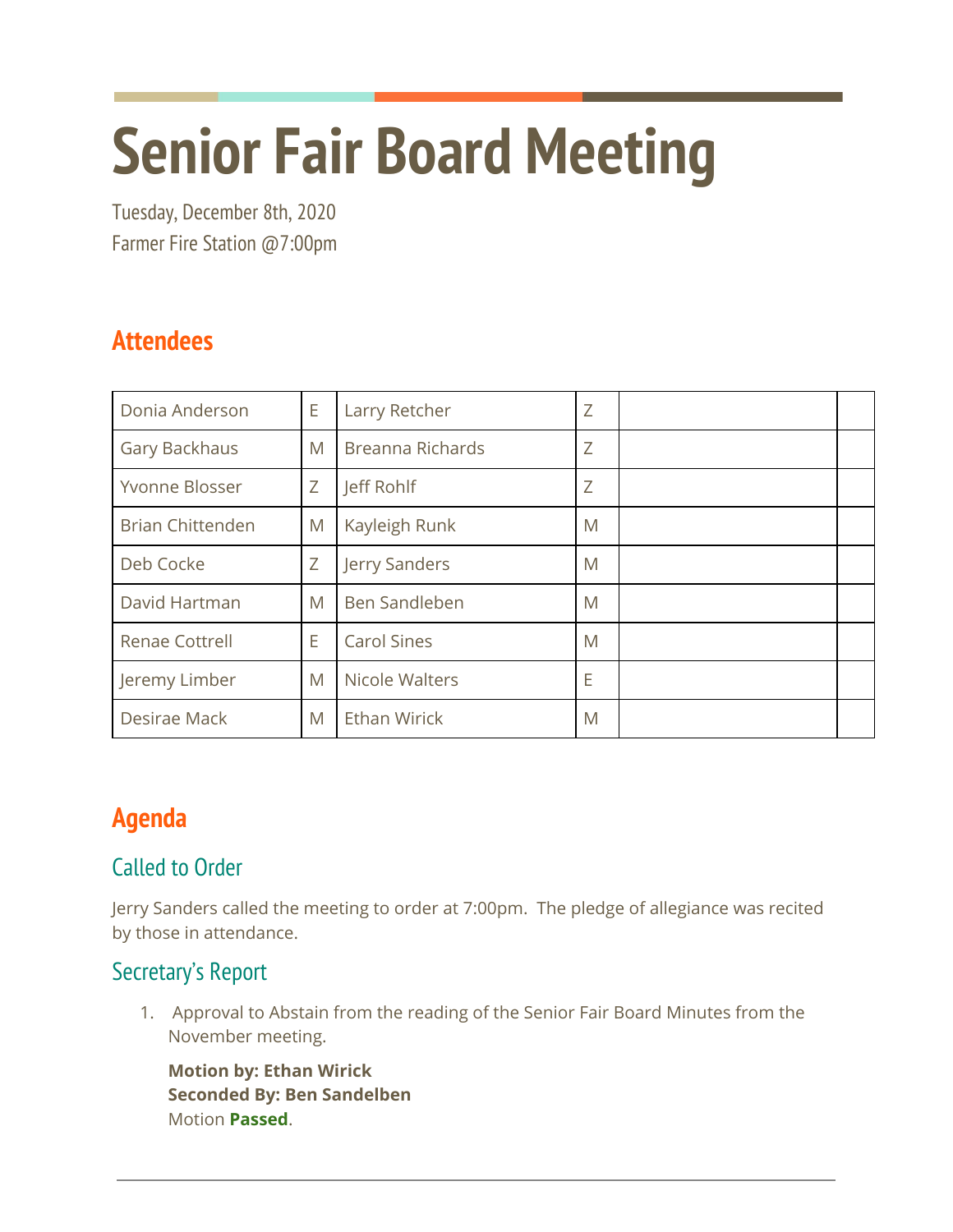2. Motion to approve the minutes from the November meeting.

**Motion By: Ethan Wirick Seconded By: Gary Backhaus** Motion **Passed**.

#### Financial Report

- 1. Only one outstanding livestock check left as of the meeting.
- 2. Julie will be working on the budget for 2021. If you have any project that you would like to do please get those to her for the January meeting.
- 3. We have not received a payment from christmas cruise thru yet this year.
- 4. **Motion By:Brian Chittenden -** Pay the month of December's bills. **Seconded By: Carol Sines** Motion **Passed**.
- 5. **Motion By: Ben Sandleben-** Approve the treasures report as reported. **Seconded By: Brian Chittenden** Motion **Passed.**
- 6. **Motion By: Carol Sines -** Approve the annual report **Seconded By: Ethan Wirick** Motion **Passed**.

#### Correspondence:

1. Sheep barn would like to thank the board members that came out to help put the new sheep pens up.

#### Guests:

- 1. Teresa Johnson (Zoom) Need a set rule on Ractopamine, Will have virtual meetings through May for Jr. Fairboard, Would like us to hold the multipurpose build for July 18th-22nd,
- 2. Sheriff's Office (Dana)-Nothing to report (Zoom)

#### Committees:

1. Executive Committee- Made up the committee lists

### Old Business

- 1. We received \$20,000 from a Covid Grant to do some upgrades.
- 2. Winterizing needs to be completed, meeting with the water department for meter clarifications at the livestock gate.
- 3. Convention is to be a 1.5 day event in January. Only two members may attend.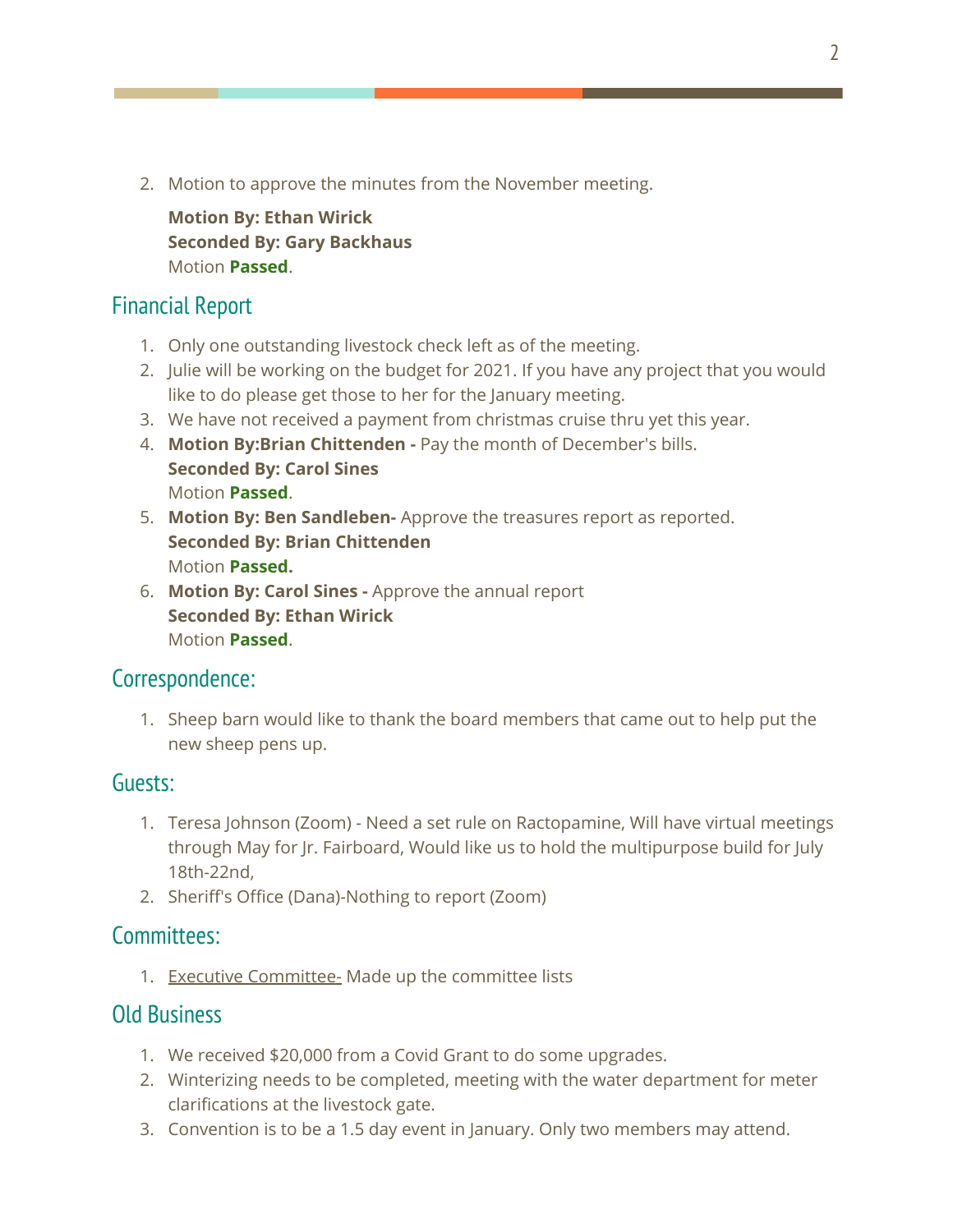4. Hickory creek wanted to use the bathroom unit but ended up not because of power issues.

#### New Business

- 1. OMFA Convention has been cancelled.
- 2. Bridget Rupertt would like to be appointed to the board for a one year position.
- 3. Jeff Binder would be willing to come back and help with motor sports.
- 4. Tracey B. would like to be appointed to the board for a one year position.
- 5. Committee Reports
- 6. January 7th livestock meeting.
- 7. **Motion By: Brian Chittenden-** To get a new computer and voice recorder for meetings.

**Seconded By: Carol Sines** Motion **Passed**.

- 8. **Motion By: Ethan Wirick-** To get the lawn mowers serviced. **Seconded By: Brain Chittenden** Motion **Passed**.
- 9. **Motion By**: **Ethan Wirick-** Jerry Sander and Kayleigh Runk will be Delacets for the District meeting.

**Seconded By: Brian Chittenden** Motion **Passed**.

10. **Motion By: Deb Cocke-** An email will need to be sent out to any member that is wishing to get appointed onto the board. Stating that they will need to send in a letter stating as to why they would like to be appointed onto the board. **Seconded By: Desirae Mack** Motion **Passed**.

#### Motion to Adjourn

1. **Motion By: David Hartman** Adjourn the meeting. **Seconded By: Ben Sandleben** Motion **Passed.**

## **Notes**

- Committee list will be finalized and sent out by next month's meeting.
- All Forms (Code of Conduct, Fraud, and